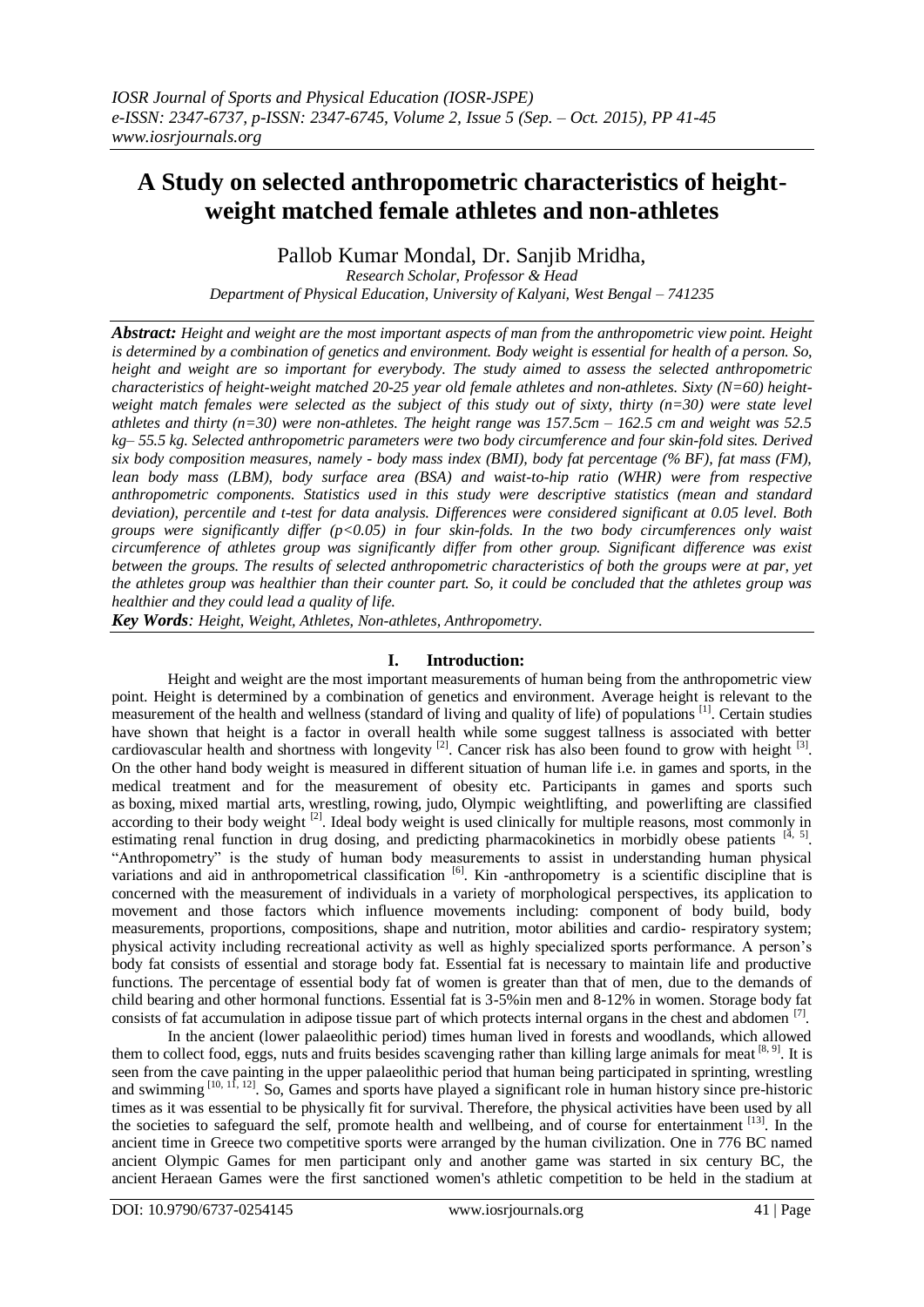Olympia <sup>[14]</sup>, prior to the men's Olympic events. But, only the unmarried women were the participant of the game Heraea.

On that time women were separated in two distinctive groups according to their activities one is athletes and another is non-athletes group. From that time till now two groups are performing according to their needs and demands. Here athletes could be expressed as a sports person who competes in one or more [sports](https://en.wikipedia.org/wiki/Sport) that involve [physical strength,](https://en.wikipedia.org/wiki/Physical_strength) speed and/or [endurance.](https://en.wikipedia.org/wiki/Endurance) Athletes may be [professionals](https://en.wikipedia.org/wiki/Professional_sports) or amateurs [\[15\]](https://en.wikipedia.org/wiki/Athlete#cite_note-1). On the other hand non-athletes mean a person who voluntarily participate in any physical activity or frequently not involve in any sports. As the groups were athletes and non-athlete, so there will definitely some question arises. Are they similar according to their physical characteristics, physiological perspective and psychological endowment? So, in this study both the groups were analysed according to selected anthropometric characteristics only.

#### **II. Methods & Materials:**

A total of sixty  $(N = 60)$  height-weight match females were selected as the subjects, out of which thirty state level athletes and thirty non-athletes. Height range of the subjects was 157.5cm to 162.5 cm and weight of the subjects was between 52.5kg to 55.5 kg. Anthropometric profile was the criterion measure for this study to predict the health status of two groups. Selected anthropometric parameters for this study were: direct measure parameters- height, weight, WCR, HCR and derived measure parameters- body fat percentage (% BF), body mass index (BMI), fat mass (FM) lean body mass (LBM) body surface area (BSA) and waist-to-hip ratio (WHR). The anthropometric tape was used to measure heights to the nearest 0.1 cm. For each height reading, the heel, buttocks and shoulder blades were in contact with the vertical surface. Weight was recorded to the nearest 0.5 kg. All subjects wore light clothing and removed their shoes before the measurement of weight. BMI was measured from weight and height ratio  $(kg/m<sup>2</sup>)$ . The measurement of WCR (in cm) was taken midway between the sub- costal margin and iliac crest while the HCR (in cm) was taken at the point of maximum circumference over the buttock. WHR was predicted from dividing waist circumference by hip circumference. Body Surface area (BSA) was measured through the formula of Mosteller, (1987)<sup>[16]</sup>: [{Height (cm) x Weight  $(kg)$ / 3600]<sup>1/2</sup>. The Biceps skinfold site is marked over the most anterior part of the biceps. The Triceps skinfold site is marked over the most posterior part of the triceps. Subscapular skin-folds site is 2 cm along a line running laterally and obliquely downward from the sub-scapular landmark at a 45° angle.

Supraspinale/suprailiac site at the intersection of towlines: (1) the line from the marked iliospinale to theanterior axillary border, and (2) the horizontal line at the level of the marked iliocristale. Body fat percentage was measured by 4 skin-fold sites, namely- biceps, triceps, sub-scapular and suprailiac (Durnin and Womersley, 1974)<sup>[17]</sup>. The fat mass was obtained from the weight multiplied by percentage body fat. The lean body mass (LBM) of a subject was obtained by deducting the fat mass from body weight (LBM = Body weight – Fat mass). Mean, standard deviation (SD) and independent t- test were the statistics used in this study for data interpretation. Level of significant difference between two groups was set at  $p \le 0.05$  level.

# **III. Results and Discussion:**

Table-1 represents the direct measure anthropometric variables of athletes and non-athletes group. The value of height and weight of both the groups were quite similar as they were selected in a specified range i.e. height range was 157.5 cm to 162.5 cm and weight range was 52.5 kg to 55.5kg.

| Twore it I elocated center of mullete alle hold wallete michel |          |    |                                                                      |               |  |  |  |  |
|----------------------------------------------------------------|----------|----|----------------------------------------------------------------------|---------------|--|--|--|--|
| Variables                                                      | Group    | N  | $Mean \pm SD$                                                        | $SE_{M}(\pm)$ |  |  |  |  |
| Height (cm)                                                    | $Gr - A$ | 30 | $159.43 \pm 2.13$                                                    | 0.39          |  |  |  |  |
|                                                                | $Gr - B$ | 30 | $159.37 \pm 1.70$                                                    | 0.31          |  |  |  |  |
|                                                                | $Gr - A$ | 30 | $53.88 \pm 1.14$                                                     | 0.21          |  |  |  |  |
| Weight (kg)                                                    | $Gr - B$ | 30 | $53.95 \pm 1.12$                                                     | 0.20          |  |  |  |  |
| BMI $(kg/m^2)$                                                 | $Gr - A$ | 30 | $21.21 \pm 0.84$                                                     | 0.15          |  |  |  |  |
|                                                                | $Gr - B$ | 30 | $21.28 \pm 0.58$                                                     | 0.11          |  |  |  |  |
| $BSA(m^2)$                                                     | $Gr - A$ | 30 | $1.54 \pm 0.02$                                                      | 0.001         |  |  |  |  |
|                                                                | $Gr - B$ | 30 | $1.55 \pm 0.02$                                                      | 0.003         |  |  |  |  |
|                                                                | $\cdots$ |    | $\sim$ $\sim$ $\sim$ $\sim$ $\sim$ $\sim$ $\sim$<br>$\sim$<br>$\sim$ |               |  |  |  |  |

Table 1: Personal data of athlete and non-athlete groups

Athletes =  $Gr-A$ , Non-Athletes =  $Gr-B$ 

As the height and weight of both groups were in a selected range, so the value of BMI of both the group was 21.21  $\pm$  0.84 kg/m<sup>2</sup> and 21.28  $\pm$  0.58 kg/m<sup>2</sup> as mean and SD respectively and difference was not found. And the value of BSA of both groups were quite same.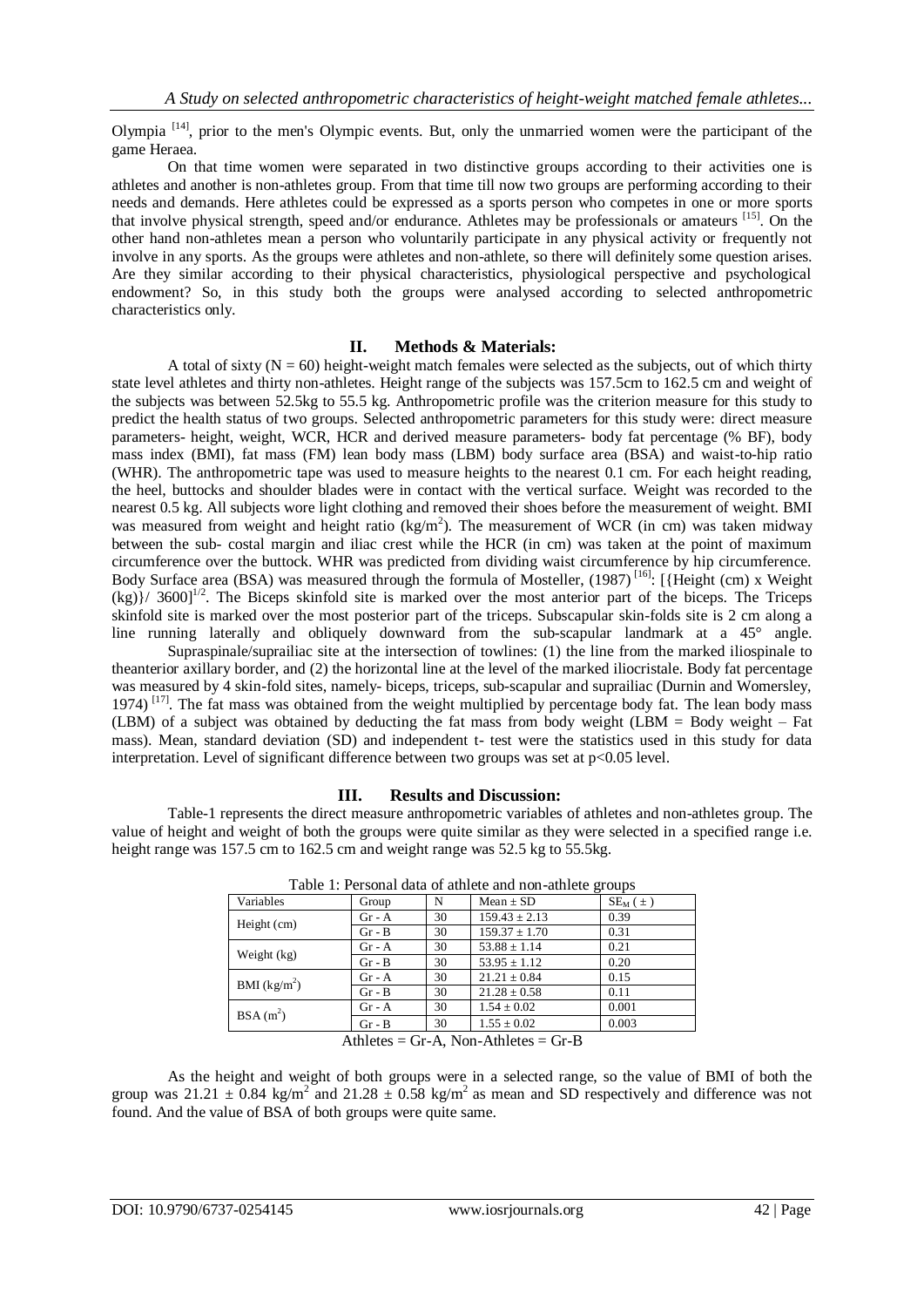| Taon-2. Comparison of data of un cet measure anunopomente variables. |          |    |                 |               |             |  |  |  |
|----------------------------------------------------------------------|----------|----|-----------------|---------------|-------------|--|--|--|
| Variables                                                            | Group    | N  | $Mean \pm SD$   | $SE_{M}(\pm)$ | t-ratio     |  |  |  |
|                                                                      | $Gr - A$ | 30 | $69.2 + 4.3$    | 0.78          | $2.09*$     |  |  |  |
| Waist Circumference (cm)                                             | $Gr - B$ | 30 | $71.3 \pm 4.02$ | 0.72          |             |  |  |  |
|                                                                      | $Gr - A$ | 30 | $90.8 \pm 3.5$  | 0.63          | $1.19^{NS}$ |  |  |  |
| Hip Circumference (cm)                                               | $Gr - B$ | 30 | $91.7 \pm 2.8$  | 0.51          |             |  |  |  |
| * $t_{0.05}$ (58) = 2.00 * NS= Not Significant                       |          |    |                 |               |             |  |  |  |

Table-2: Comparison of data of direct measure anthropometric variables.

The mean and SD values of waist circumference were  $69.2 \pm 4.3$  cm for athletes and 71.3  $\pm 4.02$  cm for non-athletes groups and significant difference was prevailed  $(p<0.05)$  in waist circumference. The mean value of hip circumference was quite nearer to each group so, significant difference was not there.

| Variables                    | Group    | N  | Mean $\pm$ SD   | $SE_{M}(\pm)$ | t-test  |
|------------------------------|----------|----|-----------------|---------------|---------|
|                              | $Gr - A$ | 30 | $5.9 \pm 2.1$   | 0.39          | $2.91*$ |
| Biceps skin-fold (mm)        | $Gr - B$ | 30 | $7.4 \pm 1.6$   | 0.29          |         |
| Triceps skin-fold (mm)       | $Gr - A$ | 30 | $13.3 \pm 3.4$  | 0.61          | $3.01*$ |
|                              | $Gr - B$ | 30 | $16.2 \pm 3.7$  | 0.60          |         |
| Sub-scapular skin-fold (mm)  | $Gr - A$ | 30 | $14.2 \pm 3.2$  | 0.58          | $2.97*$ |
|                              | $Gr - B$ | 30 | $16.77 \pm 3.5$ | 0.65          |         |
| Supra-spinale skin-fold (mm) | $Gr - A$ | 30 | $15.2 \pm 4.4$  | 0.81          | $5.81*$ |
|                              | $Gr - B$ | 30 | $25.77 \pm 9.4$ | 1.62          |         |
| (50)<br>0.004<br>$\sim$      |          |    |                 |               |         |

Table - 3: Comparison of data of four direct measure skin-fold sites.

 $*$  t<sub>0.05</sub> (58) = 2.00  $*$ 

Table -3 represent the analytical structure of four direct measure skin-fold variables. The value of mean and SD of the four sites of both the groups were:  $5.9 \pm 2.1$  mm and  $7.4 \pm 1.6$  mm for biceps,  $13.3 \pm 3.4$  mm and 16.2  $\pm$ 3.7 mm for triceps, 14.2  $\pm$ 3.2 mm and 16.77  $\pm$ 3.5 mm for Sub-scapular and 15.2  $\pm$ 4.4 mm and 25.77  $\pm$ 9.4 mm for supra-spinale of athlete and non-athlete groups respectively. All the four direct measure skin-fold sites of athletes group was less in compare to their counterpart. The data of athletes group was significantly differ with the other group in all the four sites skin-fold.

| Variables   | Group    | N  | Mean $\pm$ SD    | $SE_{M}(\pm)$ | t-ratio             |  |
|-------------|----------|----|------------------|---------------|---------------------|--|
|             | $Gr - A$ | 30 | $0.75 \pm 0.04$  | 0.01          | $2.16*$             |  |
| WHR (cm)    | $Gr - B$ | 30 | $0.78 \pm 0.06$  | 0.01          |                     |  |
|             | $Gr - A$ | 30 | $26.75 \pm 3.56$ | 0.65          |                     |  |
| %BF         | $Gr - B$ | 30 | $30.85 \pm 2.76$ | 0.50          | 4.98                |  |
|             | $Gr - A$ | 30 | $14.4 \pm 2.1$   | 0.38          | $4.71$ <sup>*</sup> |  |
| $FM$ $(kg)$ | $Gr - B$ | 30 | $16.6 \pm 1.5$   | 0.27          |                     |  |
| LBM         | $Gr - A$ | 30 | $39.45 \pm 1.71$ | 0.31          | 4.89                |  |
| (kg)        | $Gr - B$ | 30 | $37.29 \pm 1.71$ | 0.31          |                     |  |

Table - 4: Comparison of data of derived measure of Body Composition variables.

 $*$  t<sub>0.05</sub> (58) = 2.00  $*$ , NS= Not Significant

Table -4 represents the six derived measure body composition parameters of athletes and non-athletes The value of mean and SD of WHR was  $0.75 \pm 0.04$  cm for athletes and  $0.78 \pm 0.06$  cm for non-athletes group and significant difference was observed between the group at 0.05 level. The mean and SD value of body fat percentage (% BF) of the groups were  $26.75 \pm 3.56$  and  $30.85 \pm 2.76$  respectively and significant difference was observed in between the groups at 0.05 level. The mean and SD value of fat mass was  $14.4 \pm 2.1$  kg for athletes and  $16.6 \pm 1.5$  kg for non-athletes group and significant difference was prevailed in fat mass between the groups. The value of lean body mass (LBM) was  $39.45 \pm 1.71$  kg and  $37.29 \pm 1.71$  kg as mean and SD for the two groups and significance difference was observed at 0.05 level.

Table - 5: Profile of the Athletes and Non-Athletes groups of the study

| Variables            |          | Mean $\pm SD$  | Range |      | Percentile      |                  |                  |                  |                  |
|----------------------|----------|----------------|-------|------|-----------------|------------------|------------------|------------------|------------------|
|                      | Group    |                | Min   | Max  | 5 <sup>th</sup> | $25^{\text{th}}$ | 50 <sup>th</sup> | $75^{\text{th}}$ | $95^{\text{th}}$ |
| Biceps skf (mm)      | $Gr-A$   | $5.9 \pm 2.1$  | 3.0   | 13.0 | 3.0             | 5.0              | 5.8              | 7.0              | 11.4             |
|                      | $Gr - B$ | $7.4 \pm 1.6$  | 4.5   | 11.0 | 4.8             | 6.0              | 7.5              | 8.3              | 10.5             |
| Triceps skf (mm)     | $Gr-A$   | $13.3 \pm 3.4$ | 7.0   | 20.0 | 7.3             | 10.4             | 13.0             | 16.0             | 19.5             |
|                      | $Gr - B$ | $16.2 \pm 3.7$ | 10.0  | 25.0 | 10.6            | 14.0             | 16.0             | 18.3             | 23.9             |
| skf<br>Sub-scapular  | $Gr-A$   | $14.2 \pm 3.2$ | 9.0   | 22.0 | 9.6             | 11.9             | 14.0             | 16.0             | 20.9             |
| (mm)                 | $Gr - B$ | $16.8 \pm 3.5$ | 11.0  | 25.0 | 11.0            | 14.0             | 17.0             | 19.0             | 23.9             |
| skf<br>Supra-spinale | $Gr-A$   | $15.2 \pm 4.4$ | 10.0  | 25.0 | 10.0            | 12.0             | 14.0             | 18.5             | 24.5             |
| (mm)                 | $Gr - B$ | $25.8 \pm 9.4$ | 10.0  | 45.0 | 11.1            | 19.8             | 25.5             | 32.3             | 45.0             |

DOI: 10.9790/6737-0254145 www.iosrjournals.org 43 | Page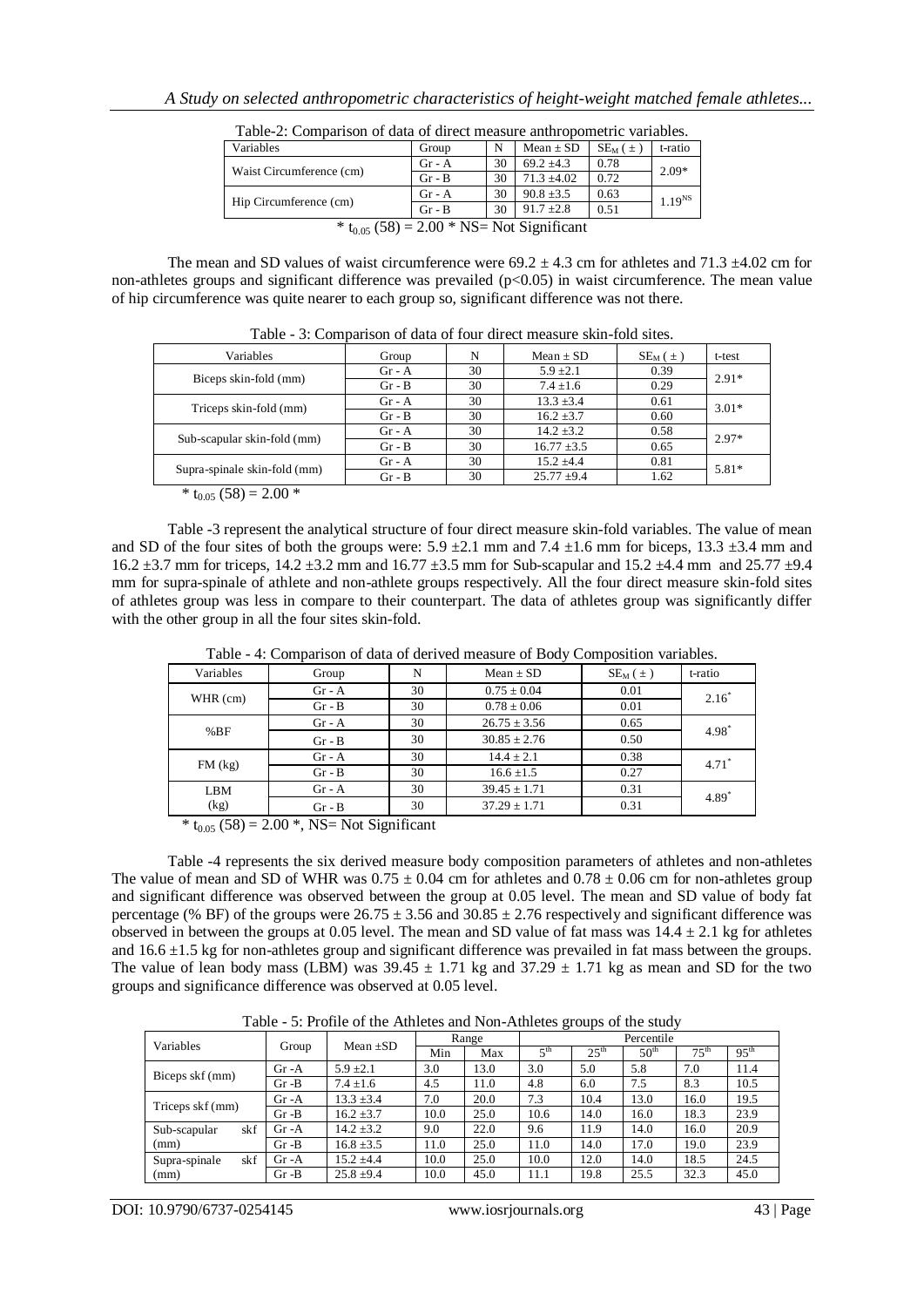| %BF             | $Gr-A$   | $26.8 \pm 3.6$ | 20.1 | 35.8 | 20.7 | 23.6 | 27.3 | 29.0 | 33.7 |
|-----------------|----------|----------------|------|------|------|------|------|------|------|
|                 | $Gr - B$ | $30.9 \pm 2.8$ | 25.3 | 36.6 | 25.5 | 29.1 | 30.9 | 33.2 | 35.7 |
| <b>FM</b>       | $Gr-A$   | $14.4 \pm 2.1$ | 10.6 | 19.7 | 10.9 | 12.6 | 14.6 | 15.7 | 18.5 |
| (kg)            | $Gr - B$ | $16.6 \pm 1.5$ | 13.4 | 19.4 | 13.6 | 15.6 | 17.0 | 17.7 | 19.0 |
| <b>LBM</b>      | $Gr-A$   | $39.5 \pm 1.7$ | 35.3 | 43.0 | 36.0 | 38.2 | 39.4 | 40.6 | 42.7 |
| (kg)            | $Gr - B$ | $37.3 \pm 1.7$ | 33.6 | 40.3 | 33.9 | 36.6 | 37.4 | 38.3 | 40.2 |
| Waist Circ (cm) | $Gr-A$   | $69.2 \pm 4.3$ | 62.0 | 82.0 | 62.0 | 66.8 | 69.0 | 71.2 | 79.8 |
|                 | $Gr - B$ | $71.3 \pm 4.0$ | 61.0 | 78.0 | 62.7 | 69.0 | 70.5 | 74.1 | 78.0 |
|                 | $Gr-A$   | $90.8 \pm 3.5$ | 85.7 | 98.0 | 85.9 | 88.0 | 90.6 | 93.1 | 97.5 |
| Hip Circ (cm)   | $Gr - B$ | $91.7 \pm 2.8$ | 85.0 | 96.0 | 86.1 | 90.0 | 91.5 | 94.1 | 95.7 |
| WHR             | $Gr-A$   | $0.7 \pm 0.04$ | 0.7  | 0.8  | 0.7  | 0.7  | 0.7  | 0.8  | 0.8  |
|                 | $Gr - B$ | $0.8 \pm 0.1$  | 0.6  | 0.9  | 0.7  | 0.7  | 0.8  | 0.8  | 0.9  |

*A Study on selected anthropometric characteristics of height-weight matched female athletes...*

Athlete =  $Gr - A$ , Non-athlete =  $Gr - B$ 

Table - 5 represents the mean standard deviation, range and the value of percentiles  $(5^{th}, 25^{th}, 50^{th}, 75^{th},$ and 95<sup>th</sup>) of all the direct and derived measure physical characteristics of two groups (Athletes and Non-Athletes). The profile of the subjects in all the variables has derived with the help of the degree of variability (with range and percentiles) and the centeredness of the groups in the form of mean.

#### **IV. Discussion:**

The study was conducted to examine the physical characteristics and health status of female participants of west Bengal. Sixty height-weight matched female participants, thirty athletes (Group  $- A$ ) and thirty non-athletes (Group – B) were selected as the subjects. The present study do not convey the athletic and non-athletic characteristics only. The groups were selected on the basis of athletic performance as well as their non-athletic characteristics and also which was very important, i.e., height-weight range and education level of the subjects.

Body composition is an important indicator for evaluating health and nutritional status. It is a consequence of biological and non-biological factors such as genetic, processes of aging, lifestyle and socioeconomic level <sup>(18,19)</sup>. So, assessment of body composition is an important and crucial aspects of human body. It could be assessed by two distinctive methods as direct and indirect. Direct method is basically lab based, expensive and time consuming whereas, indirect method is easy process- easily calculated and vastly used. Indirect methods tend to have larger predictive errors than direct methods<sup>(20)</sup>. Anthropometric measurements are the most basic indirect method of assessing body composition  $(21)$ . It describes body mass, size, shape, and level of fatness. Height is well related to wellness of population and height of athlete is significant effects on performance  $(22)$ . Body weight is the most frequently used for measuring obesity. In general, persons with high body weights typically have higher amounts of body fat. Changes in weight correspond to changes in body water, fat, and/or lean tissue. Person's body weight is highly related to stature e.g., tall people are generally heavier than short people <sup>(23)</sup>. Another aspect of body composition i.e., body mass index (BMI) which is useful also in monitoring the treatment of obesity  $(24)$ .

The ratio of waist circumference to hip circumference is an index for describing adipose tissue distribution<sup>(25)</sup>. Waist circumference is considered as powerful predictor of Typ- 2 diabetes. Waist circumference greater than 102 cm for men and 88 cm for women lead to higher risk of Type-2 diabetes  $(26)$ . WHR higher than 0.9 for men and 0.8 for women have been associated with cardiovascular risk factors <sup>(27)</sup>. However, recent studies show that waist circumference has better potential than WHR for assessing health risks  $(28)$ , even though there is often no significant difference between waist circumference and WHR in the accuracy of risk factor prediction. Therefore, the use of waist circumference is widely recommended in prevention and management of risk factors.

Determination of body composition from skinfold measurements is based on the fact that a large proportion of total body fat is stored directly underneath the skin. In the present study the four skinfold sites, i.e., biceps, triceps, subscapular and suprailiac- were taken to measure the % body fat. Body fat percentage and waist circumferences are very good measure of body composition of any body. Study finding revealed on anthropometric measurements <sup>[29]</sup> and body composition that the measurements were significantly different between athletes and non-athletes. The study revealed that the waist circumference, four skin-folds, waist- tohip ratio, body fat percentage and fat masses were less in athlete group. However, the LBM of athlete group was higher than the non-athlete group. In spite of the similar height-weight, athlete group was better in the measurements related to their health condition than non-athlete group.

# **V. Conclusion:**

From the analysis of the selected height-weight matched subjects (athlete and non-athlete of 20-25 years female groups) in regard to their anthropometric data the following conclusion were drawn.